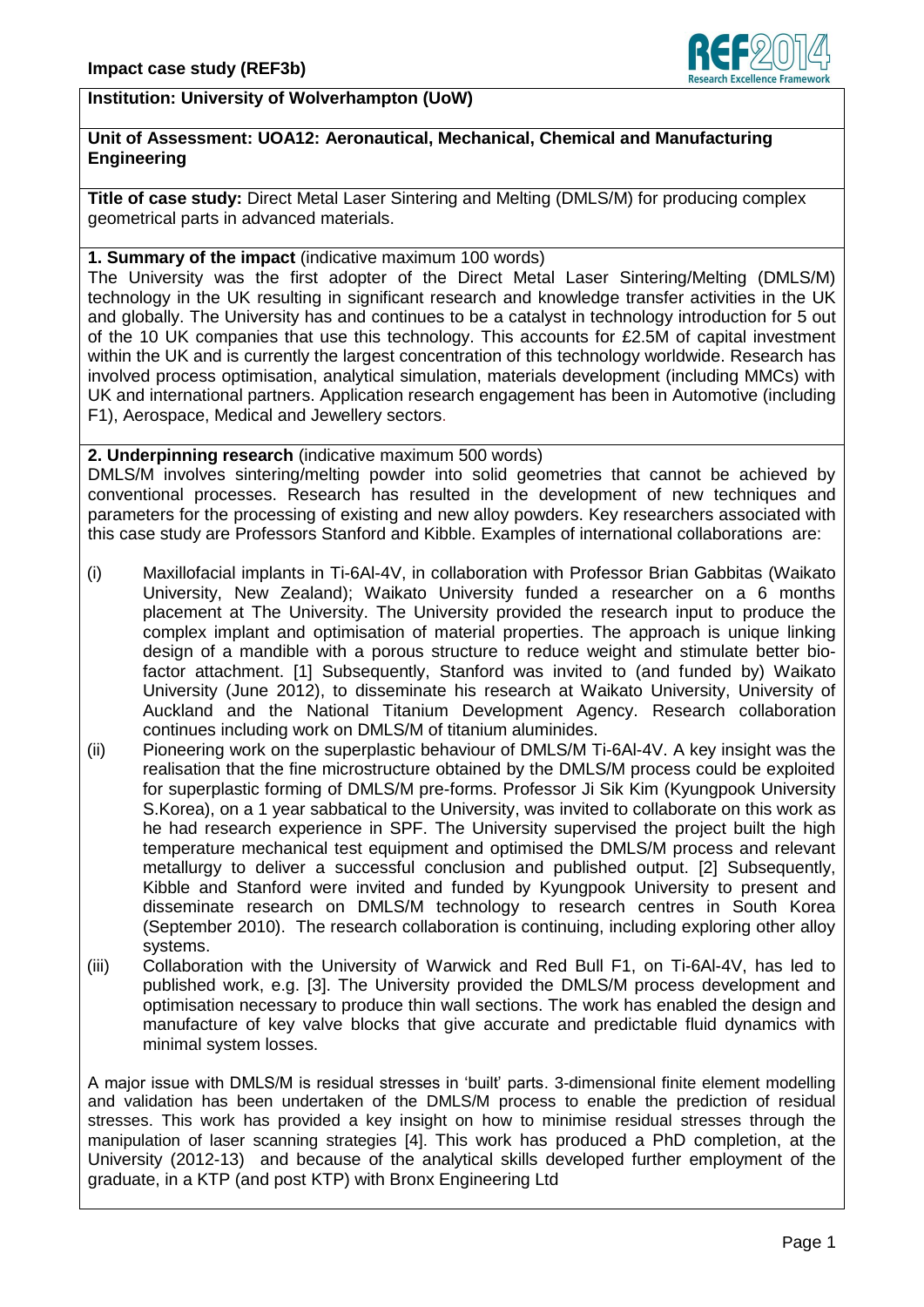

Bio engineering research is also being undertaken on modelling and building hip implants with functionally graded structures that approximate the modulus of elasticity of bone [5]. The aim is to eliminate 'bone stress shielding' and implant failure. A range of cellular geometries is being evaluated to optimise implant properties.

Knowledge gained on mechanical alloying (MA), e.g. [6] is enabling us to carry out pioneering research on using MA techniques to produce suitable powders to make MMCs by DMLS/M. Conventional MA does not produce spheroidal alloyed powder particulate and hence this material cannot be used for DMLS/M. However, a breakthrough at The University has led to a MA methodology whereby spheroidal shape (+reinforcement) is retained in powders that include Al-SiC, Ti-TiB2/TiN/TiC, Cu-W.

- **3. References to the research** (indicative maximum of six references)
- **1.** Izhar A. Aziz, Brian Gabbitas, Mark Stanford (2012), Direct Metal Laser Sintering of a Ti6Al4V Mandible Implant, Key Engineering Materials, 2012 (520) pp.220-225. *(in REF2 output 4 for Stanford)*
- 2. Ji Sik Kim, Kevin Kibble**,** Mark Stanford (2012), Quantitative analysis on the anisotropic behaviour of superplastic deformation in laser melted (LM) Ti–6Al–4V alloy, Materials Science and Engineering A, 532 (2012), pp.236-244. *(in REF2 output 1 for Kibble)*
- 3. David E. Cooper, Mark Stanford, Kevin A. Kibble, Gregory G. Gibbons (2012), Additive Manufacturing for product improvement at Red Bull Technology, Materials and Design, 41(2012), pp. 226-230.
- 4. C J Wang I A Roberts R Esterlein M Stanford D J Mynors (2009), A three-dimensional finite element analysis of temperature field during laser melting of metal powders in additive layer manufacturing, International Journal of Machine Tools and Manufacture, 2009 (49), pp. 916- 923. *(in REF2 output 2 for M Stanford)*
- *5.* Kevin Hazlehurst, Chang Jiang Wang, Mark Stanford, (2013), Evaluation of the stiffness characteristics of square pore CoCrMo cellular structures manufactured using laser melting technology for potential orthopaedic applications, Materials and Design 51 (2013), pp. 949– 955, (10.1016/j.matdes.2013.05.009). *(in REF2 output 3 for Stanford)*
- 6. K A Kibble S A Hewitt (2009), Effects of ball milling time on the synthesis and consolidation of nanostructured WC-Co composites, International Journal of Refractory Metals and Hard Materials, 2009 (27), pp.937-948. *(in REF2 output 2 for Kibble)*

**4. Details of the impact** (indicative maximum 750 words)

The University was the first university to adopt DMLS/M in the UK with the purchase of a DTM2500+ Sinterstation (year 2000) and then an EOS M250Ext machine (year 2004). This equipment was central to application-led research [1]. Funding for the equipment came from ERDF grants. The impact has been significant for the UK economy and the University, offering recognition nationally and internationally [2]. The University also co-ordinated a DTI application for £2M led by Rolls-Royce PLC made under a Direct Write call [3]. The submission attracted an 18 member industrial consortium and the University's collaboration with the consortium (post 01/01/2008) has had profound impact throughout the Additive Layer Manufacturing (ALM) sector, e.g. Williams F1 were the first F1 team to adopt metal based ALM parts developed and produced by the University. [4]; a KTP with Powell and Harber Limited [5] achieved production time savings of up to 40% for products produced using DMLS tooling with conformal channels and the tooling lead times reduced by up to 50% [5]. The results from this project have been disseminated [6,7].

The University won £1M of funding from Advantage West Midlands (AWM) for the project "Process Innovation For Rapid Product Development". The programme ran from June 2007 to September 2010 and the work undertaken assisted 47 companies, ensured 125 jobs safeguarded, created 18 new jobs. [8] The grant funded the acquisition of an EOS M270Ext DMLS/M platform. This machine was released to the University under a unique research agreement and was the first EOS GmbH machine installation globally to process 'reactive' titanium and aluminium alloys and leading to the production readiness for reactive materials of the M270Ext. [1] EOS UK Ltd has for the last 5 years supported and promoted the University with £100k of 'in-kind' powders and £300k for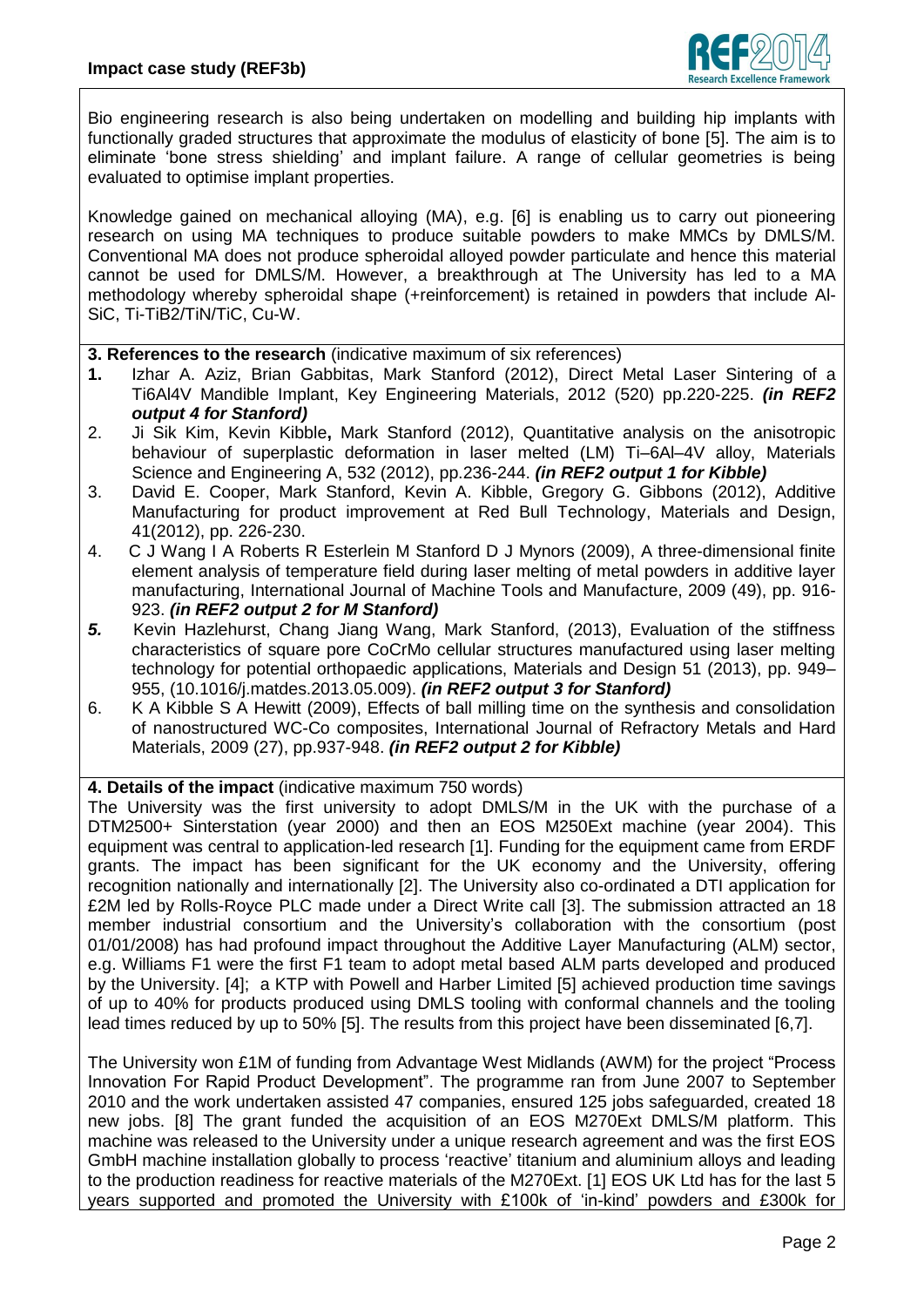

operational software. The University is the only educational user of this technology nationally therefore the University research activities have impacted on the introduction of the technology throughout the EOS(UK) customer base. In 2013 there are now 32 EOS M270 laser melting systems in 10 UK companies. The University has been a catalyst in DMLS/M technology introduction for 5 of these companies, accounting for £2.5M of capital investment. The UK industrial market has the largest concentration of this technology worldwide and the University has played a significant role in this concentration activity. [4] Sector impacts follow:

**Net Shape Tooling;** Tooling materials, applications and techniques have been refined in order to realise steel and cupro-nickel tooling in industry [9-10], Technology transfer programs were used to attract companies in to a cluster of net shape process users and then disseminate the use and application of DMLS/M. to the companies. In this instance 50% of the companies in PIRPD [8] adopted this type of tooling.

**Jewellery:** The University was the first worldwide to develop the melting of silver alloys for bespoke jewellery applications. Research assistance by The University with process parameter definition and machine platform development has led to Cookson Gold Ltd, investing in EOS M280 technology and subsequently assisting in EOS M080 platform development, a bespoke machine developed for precious metals DMLS/M. [4]

**Motorsport:** Research with part and material manufacture for Formula 1 teams, including Williams, Mclaren, Mercedes and Red Bull has been undertaken. Formative work has led to Mclaren adopting the DMLS/M technology. [4] Collaborative work with the University of Warwick validated the use of thin walled titanium Ti-6Al-4V tubes. The work led to co-authored papers published in race magazines, TCT conferences and journals, e.g. [11]. Co-author David Cooper now works for the DMLS/M bureau Innovate to Make I2M Ltd. Former DMLS/M technician at the University, M.Lindop, now manages the rapid prototyping at Red Bull Racing. Recent and on-going confidential work with Mercedes F1 has produced pioneering work regarding Ti-6Al-4V components. Large aero parts have been developed that have allowed testing and monitoring improvement whilst extending the capabilities of the DMLS/M technology. The impact here is still being realised and being applied not only throughout the F1 sector but also through aerospace and medical sectors. [4]

**Aerospace:** The DMLS/M platform at the University has been used to support a Rolls-Royce PLC led programme, namely, "Strategic Affordable Manufacturing in the UK through Leading Environmental Technologies" (SAMULET) programme, this is a Variance-Interbuild project for DMLS/M platforms. Contribution to the programme was to ascertain the repeatability for DMLS/M manufacture across multiple platforms, first round of results have been done carried out regionally next round will be conducted nationally. [12] Recent work with UTC Aerospace, Wolverhampton involves the optimisation of gear and epicyclic gearbox manufacture for flap actuation systems. Work here is two-fold, "very near" finished shape gears have been developed using DMLS/M, also a research collaboration with Birmingham University to hard face wear surfaces is being developed. [4]

**Medical: I**mpact for DMLS/M products and research at The University is being promoted by conference activity, e.g. [13] and work in this sector is expected to grow.

#### **5. Sources to corroborate the impact** (indicative maximum of 10 references)

- 1. EOS e-manufacturing forum and user meetings (Munich): 2004-2008, e.g. 2008 EOS e-Manufacturing summit "Ti64 and issues for part manufacture".
- 2. ERDF Final Reports for the Advanced Engineering Cluster (AEC), West Midlands Technology Network (WMTN), and the Polymer Cluster (PC), 2004-2009.
- 3. DTI Technology Strategy Board Direct Write call, TP/4/AMD/6/S/22266), "Shifting the paradigm in tool and part manufacture through exploiting DMLS technology", 2007.
- 4. Private communications (plus letters of support) from Williams F1, EOS UK Ltd, Mercedes F1, UTC Aerospace and Cookson Gold Ltd.
- 5. Powell & Harber (Precision Engineers) Limited KTP: *To introduce Direct Metal Laser Sintered tooling for injection mould products enabling faster prototype design to manufacture*. 2<sup>nd</sup> February 2006 to 13<sup>th</sup> August 2008. Partnership number: 1272.
- 6. M.Stanford, K.A.Kibble, M.Lindop, P.Boden and S Rodrigues, "Cost effective manufacture of injection mould tools using direct metal laser sintered (DMLS) tooling - an integrated